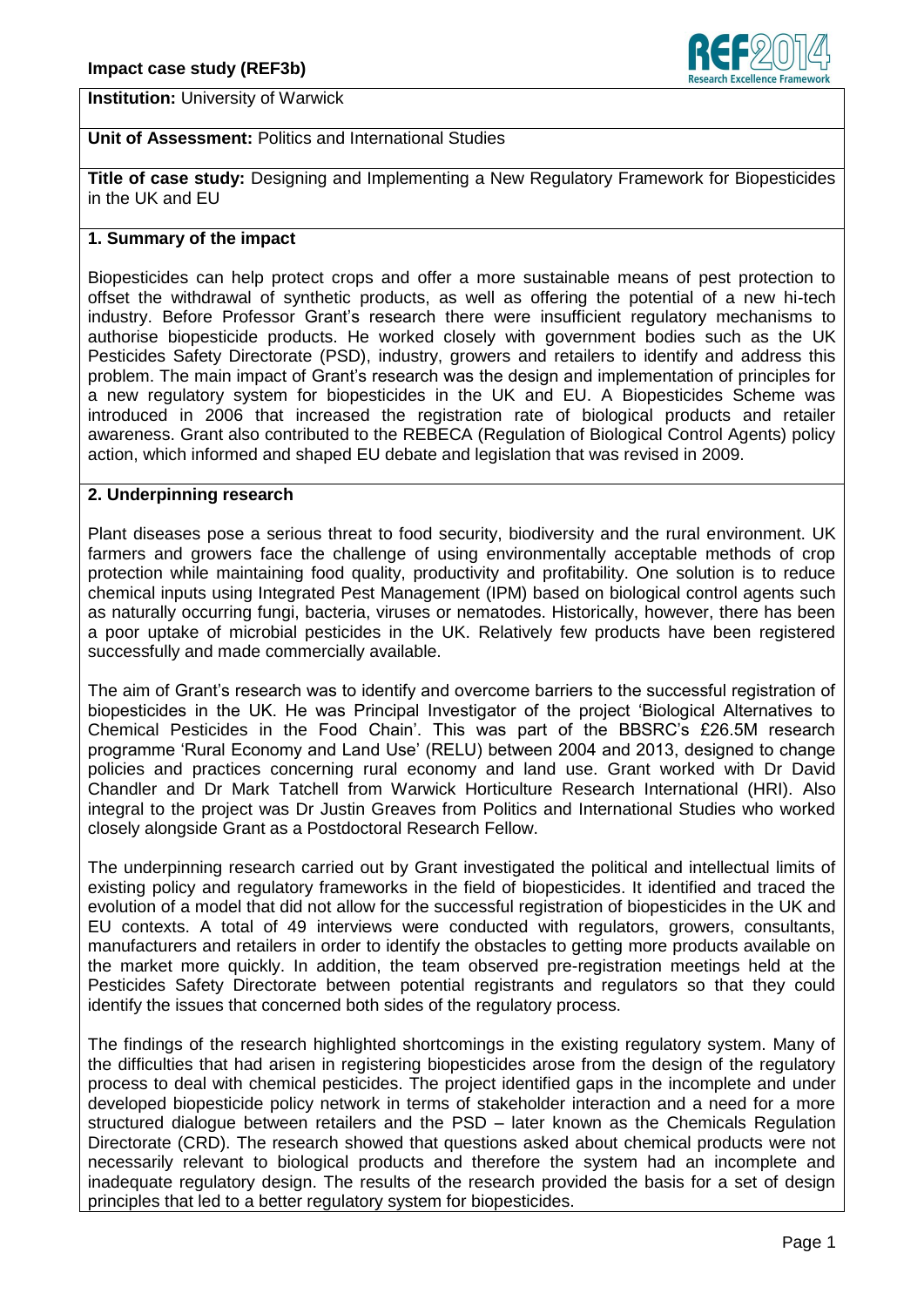

#### **3. References to the research**

- 1. W. Grant with D. Chandler, A.S. Bailey, G.M. Tatchell, G. Davidson, and J. Greaves (2011) 'The Development, Regulation, and Use of Biopesticides for Integrated Pest Management', *Philosophical Transactions of the Royal Society B*, 366(1573), pp. 1987-1998. [2012 impact factor 6.230]. Peer-reviewed journal article.
- 2. W. Grant with J. Greaves (2010) 'Crossing the Interdisciplinary Divide: Political Science and Biological Science', *Political Studies*, 58(2), pp. 320-339. [2012 impact factor 0.917]. Peerreviewed journal article.
- 3. W. Grant with J. Greaves (2010) 'Underperforming Policy Networks: The Biopesticides Policy Network in the United Kingdom', *British Politics* 5(1), pp. 14-40. [2012 impact factor 0.689]. Peer-reviewed journal article.
- 4. W. Grant with A. Bailey, D. Chandler, J. Greaves, G. Prince and M. Tatchell (2010) *Biopesticides: Pest Management and Regulation* (Wallingford: CABI). Peer-reviewed research monograph.
- 5. W. Grant with D. Chandler, G. Davidson, J. Greaves, and G. M. Tatchell (2008), 'Microbial Biopesticides for Integrated Crop Management: An Assessment of Environmental and Regulatory Sustainability', *Trends in Food Science and Technology*, 19, pp. 275-283. [2012 impact factor 4.135]. Peer-reviewed journal article.
- 6. W. Grant with Chandler, D., Bending, G., Clarkson, J., Davidson, G., Hall, S., Mills, P., Pink, D., Skirvin, D., Neve, P., Kennedy, R., Greaves, J.M., and Collier, R.H. (2008), 'The Consequences of the 'Cut Off' Criteria for Pesticides: Alternative Methods of Cultivation, a Briefing Note for the Committee on Agriculture and Rural Development of the European Parliament' (Brussels: European Parliament). Peer-reviewed policy paper.

#### **Associated grants:**

1. BBSRC RELU Programme Research Grant (total award £353,676 from 1 November 2004 to 31 October 2007, with practitioner engagement until 2011), 'Biological Alternatives to Chemical Pesticides in the Food Chain'. PI: Professor Wyn Grant.

## **4. Details of the impact**

Grant's research team worked closely with government bodies, the biopesticides industry, growers and retailers and made recommendations for new regulatory systems. The primary impact has been the facilitation and implementation of a new regulatory framework for biopesticides in the UK and Europe. The research has been widely recognised as being of practical importance to the agricultural economy and the crop protection industry (see especially sources 1, 2, 3 and 8). This is demonstrated by the wide range of audiences to which the team was asked to present its findings, including: the European Parliament Agriculture and Rural Development Committee; and companies such as Syngenta PLC and Sainsbury's.

## **Beneficiaries and training**

In 2003 the UK Pesticides Safety Directorate (PSD) introduced a Pilot Project to facilitate the registration of biopesticides. This was converted to a Biopesticides Scheme in 2006 offering presubmission meetings, reduced registration fees and a 'Biopesticides Champion' within PSD. Grant's research studied this process of regulatory innovation and worked closely with PSD to i) provide training to key members of PSD staff to facilitate the achievement of their objectives and ii) enable the development of a model that specified the conditions under which regulatory innovation was likely to occur.

The project was characterised by effective engagement with a range of key stakeholders. There were three principal beneficiaries of the research:

- 1. Regulators working in the PSD/CRD (sources 5 and 7);
- 2. Decision-makers in the European Commission and the European Parliament concerned with a revision of the relevant regulatory framework (source 6);
- 3. Manufacturers of biopesticides organised in the International Biocontrol Manufacturers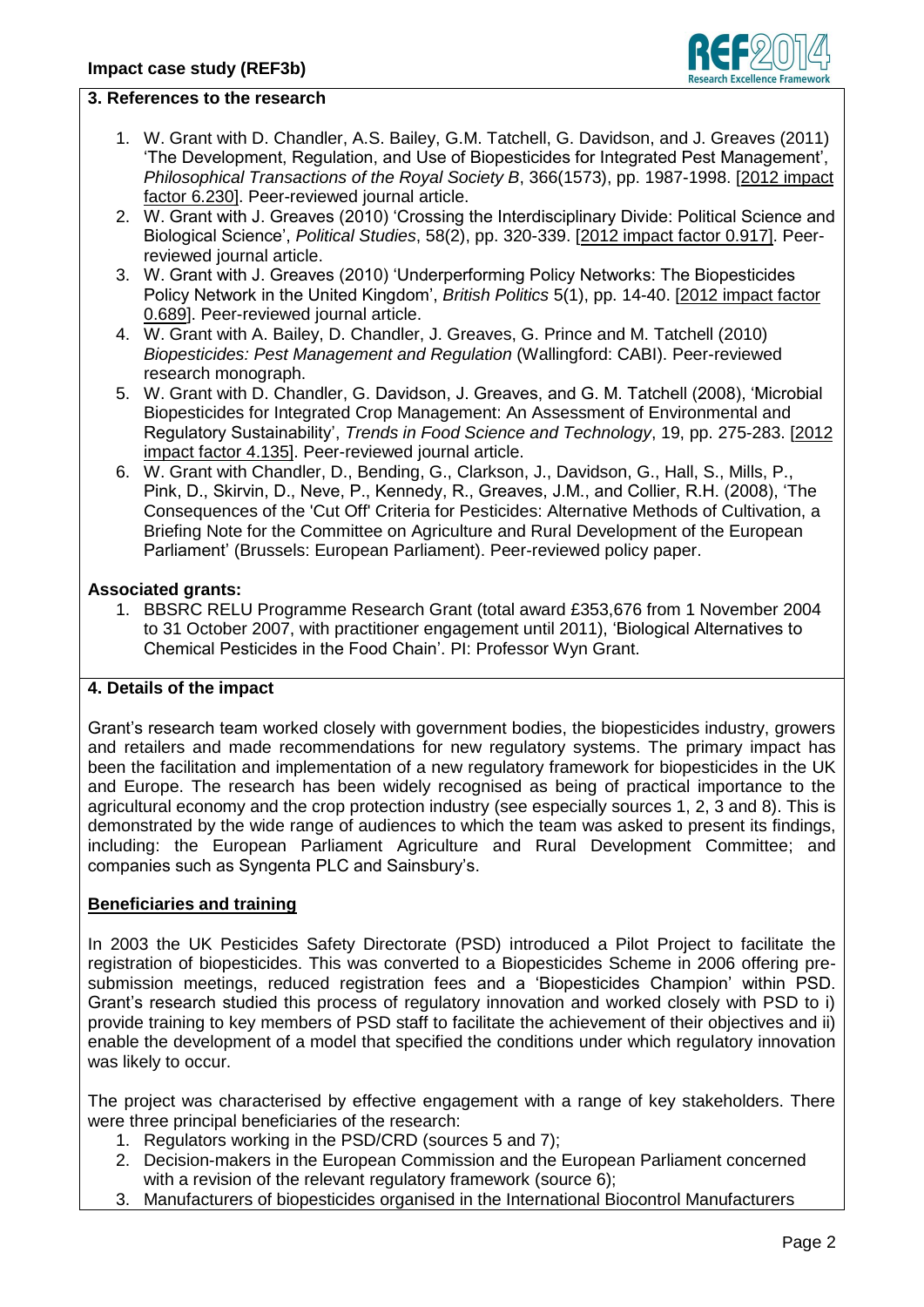

Association (IBMA) (source 8).

Grant and the team engaged in a continuous dialogue to co-produce knowledge with the PSD regulators between 2004 and 2007, and organised three training events at Warwick HRI and the PSD Head Quarters in York. These knowledge transfer events used the results of the research to improve the regulators' understanding of the underlying science and principles of regulation (sources 5 and 7). Staff who attended these events have confirmed the on-going impact of Grant's research since 2008 and in her testimony a source from the CRD writes: "The series of training events have had a long term impact in assisting technical evaluations by better understanding the underlying science and biology related to some of the potential biopesticide products" (source 7). The events also facilitated the development and subsequent implementation of a new regulatory system more apposite to biopesticide usage (source 4).

## **Designing and implementing a regulatory system for biopesticide usage in the UK/EU**

Regulation occurs at both a UK and EU level and the two systems are intertwined. The regulators took up the findings and recommendations of Grant's research and a new regulatory framework at the UK and EU level, which took account of his work, ultimately came into force (sources 4, 5, 6 and 7). Grant was subsequently coopted as an Independent Advisor to the Availability Action Plan Implementation Group of the National Pesticides Strategy, which met until 2012 when it was dissolved and replaced by a group with a narrower membership (source 4). As a direct result of his research, the number of products registered for use in the UK has increased, with 10 new biopesticide active substances registered since the scheme started in 2007 (source 4 and 8). This compares with a low rate of registration before then, for example 3 between 1985 and 1997. In turn, this has broadened the range of options for farmers and heightened environmental sustainability (source 4).

The research has had impact beyond the UK regulatory policy context and has facilitated change at the EU level (sources 5 and 6). In 2008 Grant was invited by the European Parliament Committee on Agriculture and Rural Affairs to advise them on the future of crop protection policy in Europe. His team also published a report, entitled 'The Consequences of 'Cut-Off' Criteria for Biopesticides', for a committee of the European Parliament and addressed questions by committee members in Brussels. Through representation on the Steering Group of the European Commission policy action REBECA, the project informed and influenced policy discussion and decision-making across the EU (source 6). In 2009 the EU passed a new and more effective package of legislation, which involved the substantial revision of the existing directive and two new directives. The legislation made specific provision for enhancing the use of biocontrol agents. This led to a new zonal system of registration across member states, which had been consistently advocated in Grant's research presentations to policy-makers.

#### **Mechanisms for achieving impact**

A range of impact activities also engaged manufacturers of biopesticides and brought them in closer conversation with the UK PSD and EU regulatory bodies: two well-attended one-day conferences attracting 100 participants from regulation and industry (sources 5 and 7); a series of workshops organised across the EU as part of the REBECA project (source 6); and presentations at the Annual Conference in 2009 and workshops of the IBMA, for example at Grantham in 2010 (source 9). The IBMA had formerly been afflicted by a lack of knowledge and understanding of the regulatory context. Through these activities Grant provided necessary training. Based on the findings of his research he was able to suggest new strategies and tactics that could be used by the IBMA in making its case for greater regulation to the EU and governments of Member States. This work significantly enhanced the quality and effectiveness of the IBMA as a key stakeholder (source 8).